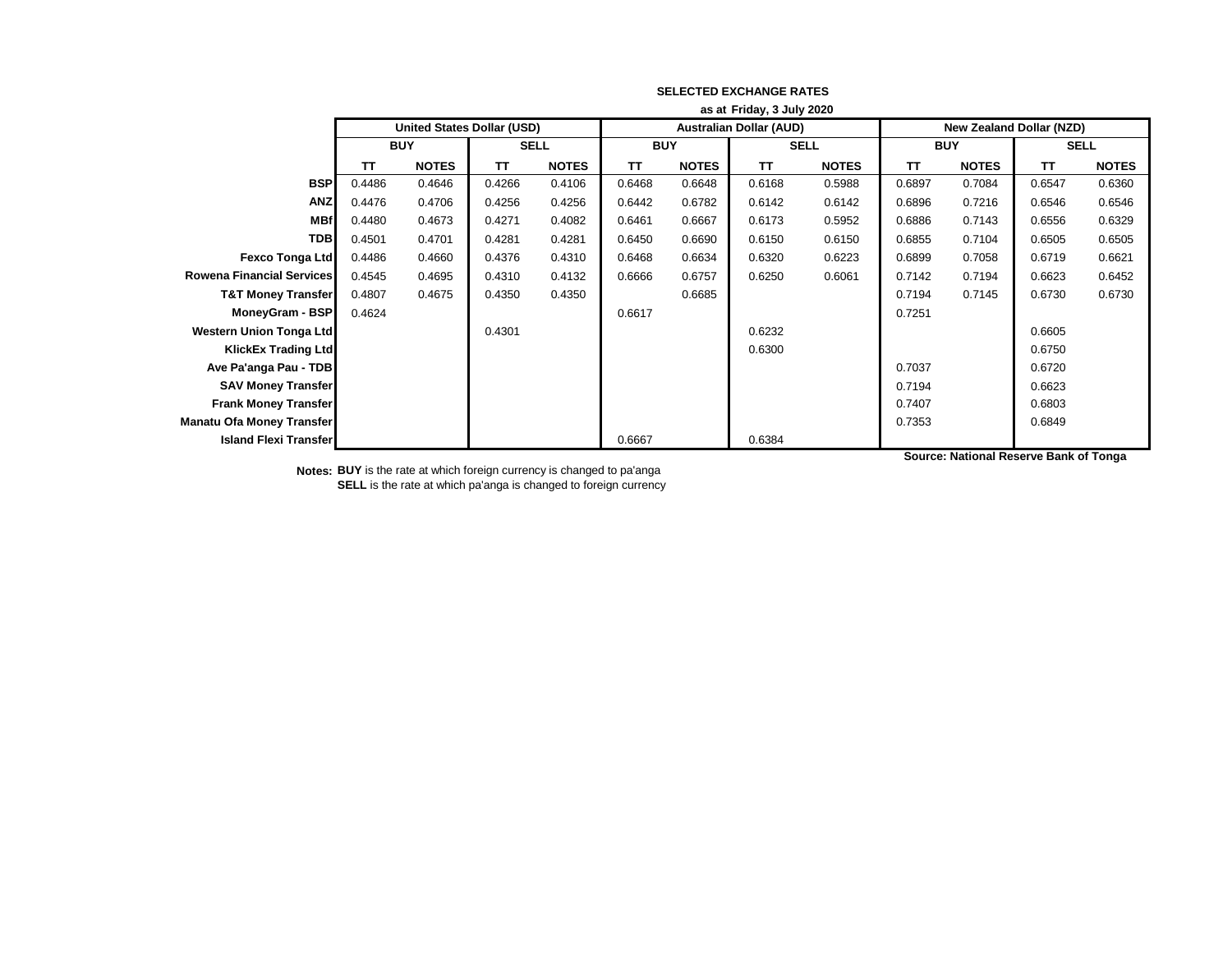|                                    | as at Friday, 10 July 2020 |                                   |             |              |                                |              |             |              |                                 |              |             |              |
|------------------------------------|----------------------------|-----------------------------------|-------------|--------------|--------------------------------|--------------|-------------|--------------|---------------------------------|--------------|-------------|--------------|
|                                    |                            | <b>United States Dollar (USD)</b> |             |              | <b>Australian Dollar (AUD)</b> |              |             |              | <b>New Zealand Dollar (NZD)</b> |              |             |              |
|                                    | <b>BUY</b>                 |                                   | <b>SELL</b> |              | <b>BUY</b>                     |              | <b>SELL</b> |              | <b>BUY</b>                      |              | <b>SELL</b> |              |
|                                    | TΤ                         | <b>NOTES</b>                      | <b>TT</b>   | <b>NOTES</b> | <b>TT</b>                      | <b>NOTES</b> | <b>TT</b>   | <b>NOTES</b> | <b>TT</b>                       | <b>NOTES</b> | <b>TT</b>   | <b>NOTES</b> |
| <b>BSP</b>                         | 0.4495                     | 0.4655                            | 0.4275      | 0.4115       | 0.6448                         | 0.6628       | 0.6148      | 0.5968       | 0.6850                          | 0.7037       | 0.6500      | 0.6313       |
| <b>ANZ</b>                         | 0.4485                     | 0.4715                            | 0.4265      | 0.4265       | 0.6420                         | 0.6760       | 0.6120      | 0.6120       | 0.6852                          | 0.7172       | 0.6502      | 0.6502       |
| <b>MBf</b>                         | 0.4489                     | 0.4673                            | 0.4280      | 0.4098       | 0.6441                         | 0.6667       | 0.6153      | 0.5952       | 0.6839                          | 0.7092       | 0.6509      | 0.6289       |
| <b>TDB</b>                         | 0.4510                     | 0.4710                            | 0.4290      | 0.4290       | 0.6417                         | 0.6657       | 0.6117      | 0.6117       | 0.6812                          | 0.7061       | 0.6462      | 0.6462       |
| <b>Fexco Tonga Ltd</b>             | 0.4495                     | 0.4824                            | 0.4385      | 0.4319       | 0.6450                         | 0.6928       | 0.6296      | 0.6204       | 0.6849                          | 0.7343       | 0.6672      | 0.6575       |
| <b>Rowena Financial Services</b>   | 0.4545                     | 0.4695                            | 0.4310      | 0.4149       | 0.6666                         | 0.6711       | 0.6211      | 0.6024       | 0.7142                          | 0.7143       | 0.6579      | 0.6410       |
| MoneyGram - BSP                    | 0.4642                     |                                   |             |              | 0.6588                         |              |             |              | 0.7206                          |              |             |              |
| Western Union Tonga Ltd            |                            |                                   | 0.4318      |              |                                |              | 0.6234      |              |                                 |              | 0.6590      |              |
| <b>KlickEx Trading Ltd</b>         |                            |                                   |             |              |                                |              | 0.6270      |              |                                 |              | 0.6680      |              |
| Ave Pa'anga Pau - TDB              |                            |                                   |             |              |                                |              |             |              | 0.6993                          |              | 0.6678      |              |
| <b>SAV Money Transfer</b>          |                            |                                   |             |              |                                |              |             |              | 0.7194                          |              | 0.6623      |              |
| Digicel Mobile Money               | 0.4624                     |                                   |             |              | 0.6642                         |              |             |              | 0.7052                          |              |             |              |
| <b>Frank Money Transfer</b>        |                            |                                   |             |              |                                |              |             |              | 0.7246                          |              | 0.6757      |              |
| <b>Toumo'ua Money Transfer Ltd</b> |                            |                                   |             |              |                                |              |             |              | 0.7407                          |              |             |              |
| <b>Island Flexi Transfer</b>       |                            |                                   |             |              | 0.6623                         |              | 0.6300      |              |                                 |              |             |              |

**Notes: BUY** is the rate at which foreign currency is changed to pa'anga **SELL** is the rate at which pa'anga is changed to foreign currency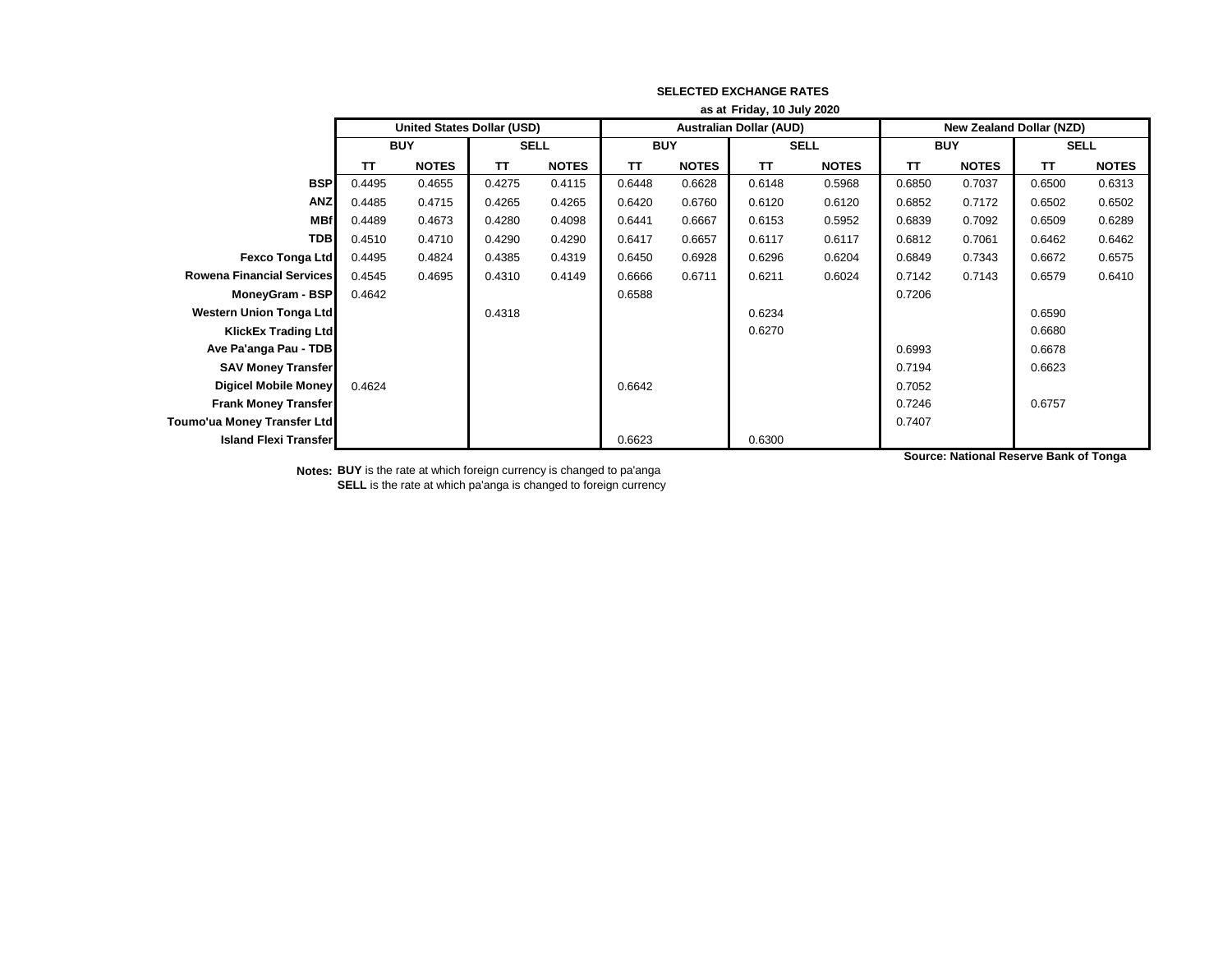|                                  | as at Friday, 17 July 2020 |                                   |             |              |                                |              |             |              |                                 |              |             |              |
|----------------------------------|----------------------------|-----------------------------------|-------------|--------------|--------------------------------|--------------|-------------|--------------|---------------------------------|--------------|-------------|--------------|
|                                  |                            | <b>United States Dollar (USD)</b> |             |              | <b>Australian Dollar (AUD)</b> |              |             |              | <b>New Zealand Dollar (NZD)</b> |              |             |              |
|                                  |                            | <b>BUY</b>                        | <b>SELL</b> |              | <b>BUY</b>                     |              | <b>SELL</b> |              | <b>BUY</b>                      |              | <b>SELL</b> |              |
|                                  | TT                         | <b>NOTES</b>                      | <b>TT</b>   | <b>NOTES</b> | ΤT                             | <b>NOTES</b> | <b>TT</b>   | <b>NOTES</b> | TΤ                              | <b>NOTES</b> | <b>TT</b>   | <b>NOTES</b> |
| <b>BSP</b>                       | 0.4492                     | 0.4652                            | 0.4272      | 0.4112       | 0.6433                         | 0.6613       | 0.6133      | 0.5953       | 0.6876                          | 0.7063       | 0.6526      | 0.6339       |
| <b>ANZ</b>                       | 0.4482                     | 0.4712                            | 0.4262      | 0.4262       | 0.6408                         | 0.6748       | 0.6108      | 0.6108       | 0.6884                          | 0.7204       | 0.6534      | 0.6534       |
| <b>MBf</b>                       | 0.4486                     | 0.4673                            | 0.4277      | 0.4098       | 0.6426                         | 0.6667       | 0.6138      | 0.5917       | 0.6864                          | 0.7092       | 0.6535      | 0.6289       |
| <b>TDB</b>                       | 0.4507                     | 0.4707                            | 0.4287      | 0.4287       | 0.6410                         | 0.6650       | 0.6110      | 0.6110       | 0.6851                          | 0.7100       | 0.6501      | 0.6501       |
| <b>Fexco Tonga Ltd</b>           | 0.4492                     | 0.4820                            | 0.4382      | 0.4316       | 0.6440                         | 0.6911       | 0.6285      | 0.6189       | 0.6871                          | 0.7371       | 0.6699      | 0.6600       |
| <b>Rowena Financial Services</b> | 0.4545                     | 0.4695                            | 0.4310      | 0.4149       | 0.6666                         | 0.6711       | 0.6211      | 0.6024       | 0.7142                          | 0.7143       | 0.6623      | 0.6410       |
| <b>T&amp;T Money Transfer</b>    | 0.4587                     | 0.4682                            | 0.4300      | 0.4300       |                                | 0.6643       |             | 0.6163       | 0.7042                          | 0.7093       | 0.6600      | 0.6600       |
| MoneyGram - BSP                  | 0.4639                     |                                   |             |              | 0.6569                         |              |             |              | 0.7242                          |              |             |              |
| <b>Western Union Tonga Ltd</b>   |                            |                                   | 0.4315      |              |                                |              | 0.6223      |              |                                 |              | 0.6616      |              |
| <b>KlickEx Trading Ltd</b>       |                            |                                   |             |              |                                |              | 0.6240      |              |                                 |              | 0.6700      |              |
| Ave Pa'anga Pau - TDB            |                            |                                   |             |              |                                |              |             |              | 0.7023                          |              | 0.6707      |              |
| <b>SAV Money Transfer</b>        |                            |                                   |             |              |                                |              |             |              | 0.7143                          |              | 0.6494      |              |
| <b>Digicel Mobile Money</b>      | 0.4616                     |                                   |             |              | 0.6600                         |              |             |              | 0.7031                          |              |             |              |
| <b>Frank Money Transfer</b>      |                            |                                   |             |              |                                |              |             |              | 0.7143                          |              | 0.6579      |              |
| <b>Manatu Ofa Money Transfer</b> |                            |                                   |             |              |                                |              |             |              | 0.7353                          |              | 0.6849      |              |
| Toumo'ua Money Transfer Ltd      |                            |                                   |             |              |                                |              |             |              | 0.7407                          |              |             |              |
| <b>Island Flexi Transfer</b>     |                            |                                   |             |              | 0.6579                         |              | 0.6280      |              |                                 |              |             |              |

**Notes: BUY** is the rate at which foreign currency is changed to pa'anga **SELL** is the rate at which pa'anga is changed to foreign currency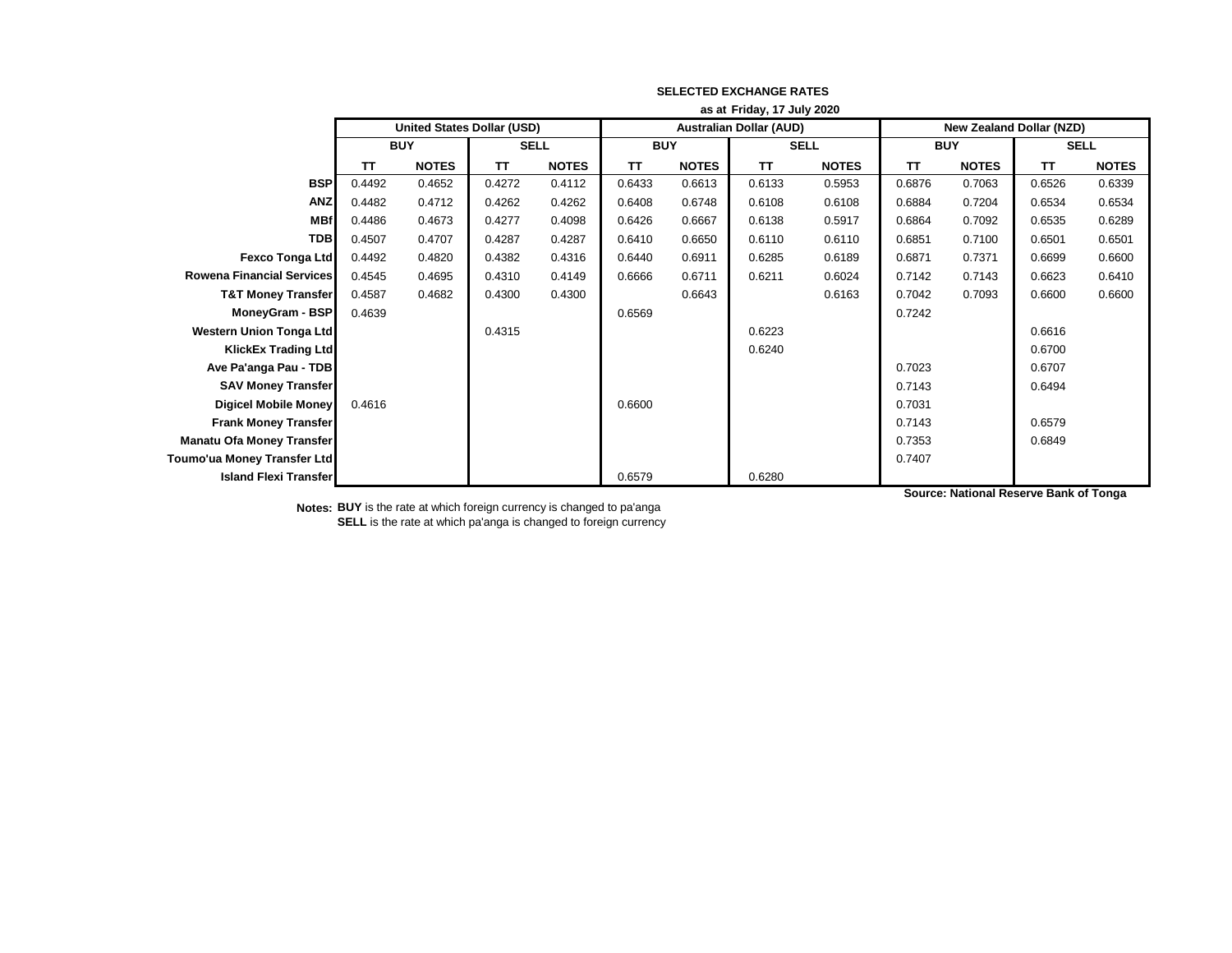|                                  | as at Friday, 24 July 2020 |                                   |             |              |                                |              |             |              |                                 |              |             |              |
|----------------------------------|----------------------------|-----------------------------------|-------------|--------------|--------------------------------|--------------|-------------|--------------|---------------------------------|--------------|-------------|--------------|
|                                  |                            | <b>United States Dollar (USD)</b> |             |              | <b>Australian Dollar (AUD)</b> |              |             |              | <b>New Zealand Dollar (NZD)</b> |              |             |              |
|                                  |                            | <b>BUY</b>                        | <b>SELL</b> |              | <b>BUY</b>                     |              | <b>SELL</b> |              | <b>BUY</b>                      |              | <b>SELL</b> |              |
|                                  | <b>TT</b>                  | <b>NOTES</b>                      | <b>TT</b>   | <b>NOTES</b> | TΤ                             | <b>NOTES</b> | <b>TT</b>   | <b>NOTES</b> | <b>TT</b>                       | <b>NOTES</b> | <b>TT</b>   | <b>NOTES</b> |
| <b>BSP</b>                       | 0.4505                     | 0.4665                            | 0.4285      | 0.4125       | 0.6344                         | 0.6524       | 0.6044      | 0.5864       | 0.6801                          | 0.6988       | 0.6451      | 0.6264       |
| <b>ANZ</b>                       | 0.4495                     | 0.4725                            | 0.4275      | 0.4275       | 0.6312                         | 0.6652       | 0.6012      | 0.6012       | 0.6805                          | 0.7125       | 0.6455      | 0.6455       |
| <b>MBf</b>                       | 0.4499                     | 0.4695                            | 0.4290      | 0.4098       | 0.6337                         | 0.6536       | 0.6050      | 0.5848       | 0.6789                          | 0.7042       | 0.6460      | 0.6250       |
| <b>TDB</b>                       | 0.4520                     | 0.4720                            | 0.4300      | 0.4300       | 0.6319                         | 0.6559       | 0.6019      | 0.6019       | 0.6777                          | 0.7026       | 0.6427      | 0.6427       |
| <b>Fexco Tonga Ltd</b>           | 0.4505                     | 0.4835                            | 0.4395      | 0.4329       | 0.6447                         | 0.6813       | 0.6186      | 0.6101       | 0.6798                          | 0.7289       | 0.6621      | 0.6527       |
| <b>Rowena Financial Services</b> | 0.4503                     | 0.4717                            | 0.4329      | 0.4167       | 0.6340                         | 0.6623       | 0.6135      | 0.5917       | 0.6799                          | 0.7092       | 0.6536      | 0.6329       |
| <b>T&amp;T Money Transfer</b>    | 0.4587                     | 0.4695                            | 0.4300      | 0.4300       |                                | 0.6554       |             | 0.6074       | 0.7042                          | 0.7018       | 0.6500      | 0.6500       |
| MoneyGram - BSP                  | 0.4659                     |                                   |             |              | 0.6457                         |              |             |              | 0.7133                          |              |             |              |
| <b>Western Union Tonga Ltd</b>   |                            |                                   | 0.4327      |              |                                |              | 0.6118      |              |                                 |              | 0.6525      |              |
| <b>KlickEx Trading Ltd</b>       |                            |                                   |             |              |                                |              | 0.6160      |              |                                 |              | 0.6620      |              |
| Ave Pa'anga Pau - TDB            |                            |                                   |             |              |                                |              |             |              | 0.6945                          |              | 0.6632      |              |
| <b>SAV Money Transfer</b>        |                            |                                   |             |              |                                |              |             |              | 0.7143                          |              | 0.6494      |              |
| <b>Digicel Mobile Money</b>      |                            |                                   |             |              | 0.6484                         |              |             |              | 0.6968                          |              |             |              |
| <b>Frank Money Transfer</b>      |                            |                                   |             |              |                                |              |             |              | 0.7143                          |              | 0.6579      |              |
| <b>Manatu Ofa Money Transfer</b> |                            |                                   |             |              |                                |              |             |              | 0.7246                          |              | 0.6757      |              |
| Toumo'ua Money Transfer Ltd      |                            |                                   |             |              |                                |              |             |              | 0.7407                          |              |             |              |
| <b>Island Flexi Transfer</b>     |                            |                                   |             |              | 0.6536                         |              | 0.6200      |              |                                 |              |             |              |

**Notes: BUY** is the rate at which foreign currency is changed to pa'anga **SELL** is the rate at which pa'anga is changed to foreign currency